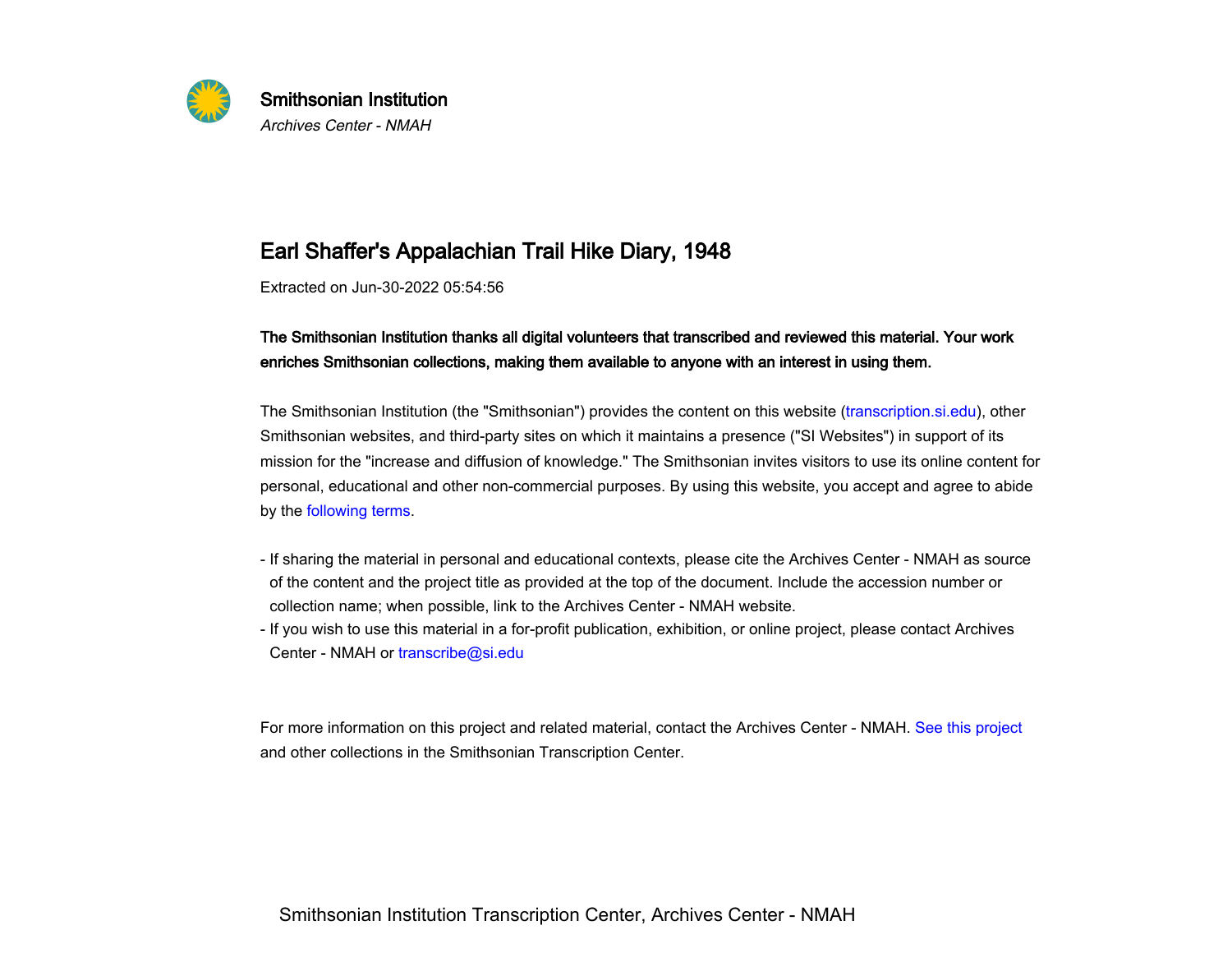nice leanto - called Wayah Gap. Went up Wayah Bald to stone mon erected to honor Forest superintendent of that name.[[the rest of the page is bleed through from the other side of the page]] [[end page]]

[[start page]]<br>When the billowy clouds are as gleaming as snow<br>In a sky of cerulean blue<br>Streaming by in a pattern of effortless flow<br>Constantly and refreshingly new<br>So ye out to the mountains, far far from a town<br>Stretch



Earl Shaffer's Appalachian Trail Hike Diary, 1948 Transcribed and Reviewed by Digital Volunteers Approved by Smithsonian Staff Extracted Jun-30-2022 05:54:56